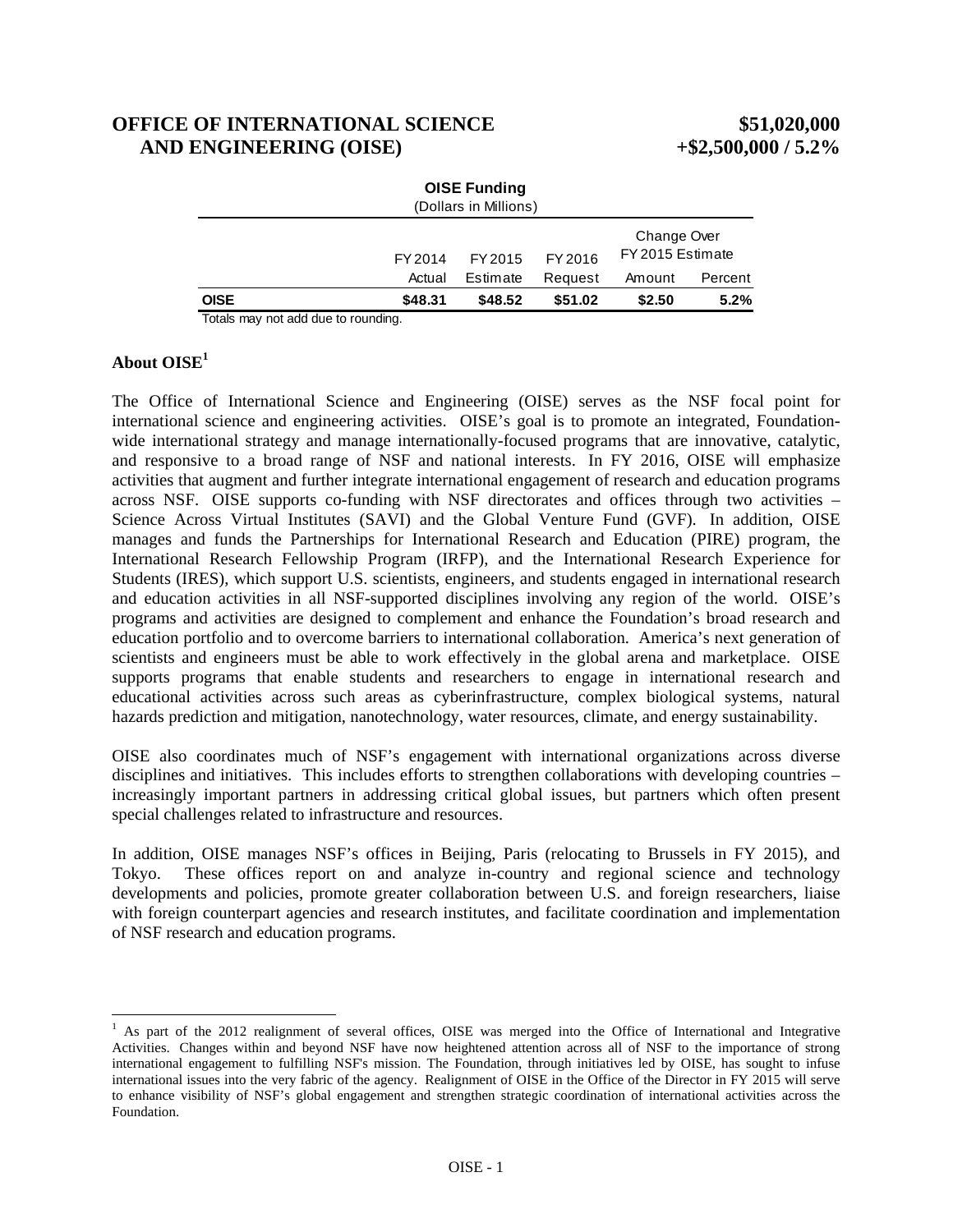

FY 2009 funding reflects both the FY 2009 omnibus appropriation and funding provided through the American Recovery and Reinvestment Act of 2009 (P.L. 111-5).

| <b>OISE Funding</b><br>(Dollars in Millions) |         |          |         |        |         |  |
|----------------------------------------------|---------|----------|---------|--------|---------|--|
|                                              |         |          |         |        |         |  |
|                                              | Actual  | Estimate | Request | Amount | Percent |  |
| <b>Total, OISE</b>                           | \$48.31 | \$48.52  | \$51.02 | \$2.50 | 5.2%    |  |
| Research                                     | 36.86   | 40.17    | 42.67   | 2.50   | 6.2%    |  |
| Education                                    | 11.35   | 8.25     | 8.25    | -      | -       |  |
| Infrastructure                               | 0.10    | 0.10     | 0.10    | -      | ۰       |  |

### FY 2016 Summary

Totals may not add due to rounding.

#### **Research**

- The FY 2016 Request includes \$42.67 million for research, \$2.50 million above the FY 2015  $\bullet$ Estimate.
- Funding for Science, Engineering, and Education for Sustainability (SEES) is maintained at \$10.0  $\bullet$ This activity aims to lay the foundation for technologies to mitigate and adapt to million. environmental change that threatens sustainability.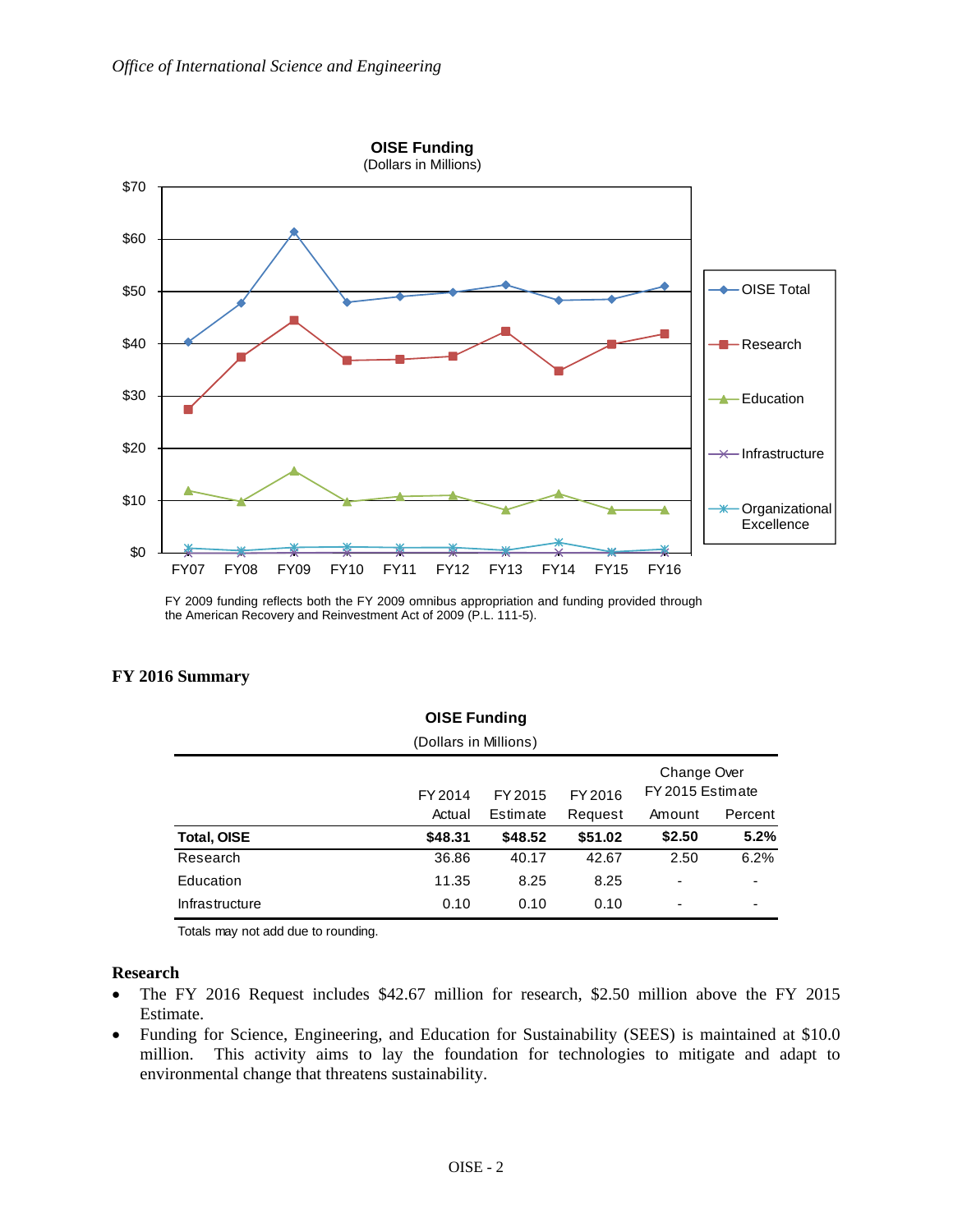- The FY 2016 Request includes funding to support international collaborations in Clean Energy Technology investments and Innovations at the Nexus of Food, Energy, and Water Systems (INFEWS) (+\$1.28 million to a total of \$11.28 million). This will enable U.S. researchers to leverage NSF investments with those of other nations, sharing complementary expertise to enhance progress towards meeting global "grand challenges."
- OISE will participate in Understanding the Brain (UtB) (+\$500,000 to a total of \$500,000) by supporting its international collaborative components, primarily through strategic co-funding.
- The OISE FY 2016 Request will co-fund international disciplinary and interdisciplinary activities largely through the GVF (an approximate increase of \$1.21 million). This will continue efforts to involve new funding partners to enable more and stronger research and education collaborations with developing countries. A key example is an NSF-U.S. Agency for International Development (USAID) Memorandum of Understanding that provides a framework under which NSF provides supplementary funding to U.S. investigators to enable collaboration with USAID-supported partners in developing countries. OISE manages NSF's participation in this "Partnerships for Enhanced Engagement in Research" (PEER) program, and in FY 2016 will sustain an investment of approximately \$250,000 (usually matched by the cognizant program) for PEER supplements. These funds are further leveraged by approximately \$6.0 million in USAID funding.
- Since the inception of the Catalyzing New International Collaborations (CNIC) program in FY 2011, and its predecessor International Planning Visits and Workshops program, OISE has found significant catalytic impacts from international workshops and collaborations at scales larger than individual investigators (e.g., center-to-center collaborations between NSF-funded groups and international counterparts). The program assures focus on priority research areas through coordination with and across divisions, directorates, and (domestic and international) agencies. In order to optimize this impact in FY 2016, approximately \$1.50 million (unchanged from FY 2015) will be targeted to such activities, primarily through intra- and inter-agency co-funding. International components of individual collaborations will continue to be supported through co-funding (rather than proliferating small seed proposals).
- OISE will provide approximately \$19.0 million of the FY 2016 Request (a decrease of \$1.0 million below the FY 2015 Estimate) to support continuing grant increments for the 2012 and 2015 cohorts of PIRE projects. The FY 2015 level reflects the front-loading of one-time expenses (e.g., equipment) in starting the new cohort. This program is heavily leveraged both by other directorates within the Foundation and by international partners.

### **Education**

 OISE supports international research and education activities for U.S. undergraduate and graduate students and post-doctoral fellows via the International Research Experiences for Students (IRES), East Asia and Pacific Summer Institutes for U.S. Graduate Students (EAPSI), and International Research Fellowship Program (IRFP) activities. The total OISE FY 2016 Request for these programs will remain \$8.25 million, with additional support available through GVF co-funding.

### **Infrastructure**

 In FY 2016, OISE will continue to provide \$100,000 in support of the National Nanotechnology Coordinated Infrastructure (NNCI) to leverage connections and collaborations with foreign institutions. NNCI is the successor to the major multi-user facility, National Nanotechnology Infrastructure Network (NNIN). For information about NNCI, please refer to the Facilities chapter.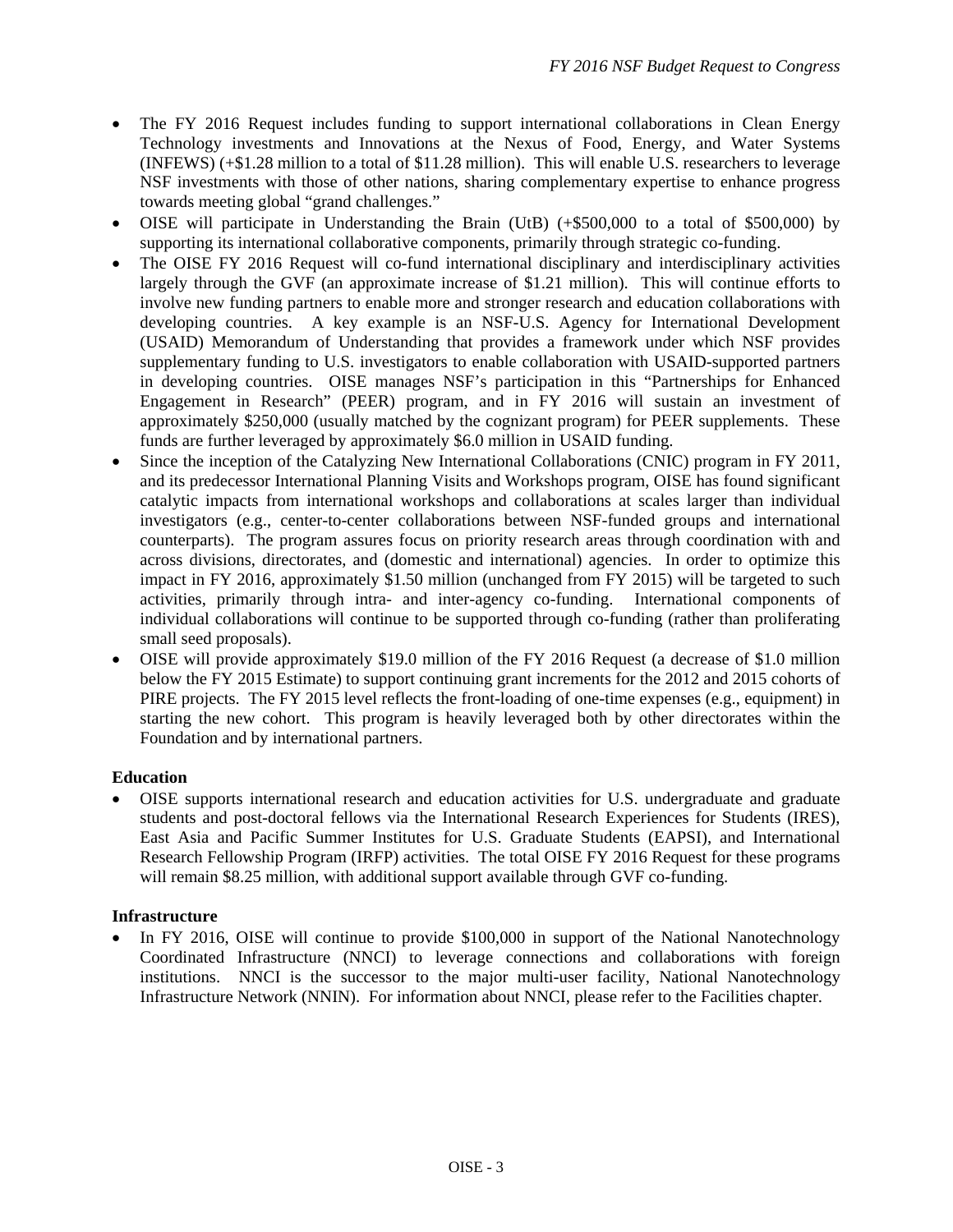## **Major Investments**

| <b>OISE Major Investments</b><br>(Dollars in Millions) |         |          |         |                                 |         |  |  |
|--------------------------------------------------------|---------|----------|---------|---------------------------------|---------|--|--|
|                                                        | FY 2014 | FY 2015  | FY 2016 | Change Over<br>FY 2015 Estimate |         |  |  |
| Area of Investment                                     | Actual  | Estimate | Request | Amount                          | Percent |  |  |
| Clean Energy Technology                                | \$13.07 | \$10.00  | \$11.28 | \$1.28                          | 12.8%   |  |  |
| <b>INFEWS</b>                                          |         |          | 1.28    | 1.28                            | N/A     |  |  |
| <b>SEES</b>                                            | 10.00   | 10.00    | 10.00   | -                               |         |  |  |
| Understanding the Brain                                |         |          | 0.50    | 0.50                            | N/A     |  |  |

Major investments may have funding overlap and thus should not be summed.

- Clean Energy Technology (+\$1.28 million, to a total of \$11.28 million): OISE funding will focus on addressing relevant fundamental science drivers in locations and via partnerships around the globe that provide unique insights into associated challenges and opportunities.
- new, synergistic collaborations that involve early career scientists, engineers, and students. INFEWS (+\$1.28 million, to a total of \$1.28 million): OISE will co-fund meritorious proposals relevant to INFEWS with international components from across NSF. Targeted opportunities include Opportunities in this area are of importance in parts of the developing world, both because of regional needs and potential resources. OISE will work both programmatically and through its nonprogrammatic facilitation functions on these important efforts. OISE plans to coordinate with other federal agencies (U.S. Department of State, USAID, and U.S. Department of Agriculture) in this area.
- SEES (\$10.0 million or equal to the FY 2015 Estimate): OISE will continue to support international components as opportunities arise across the Foundation. It will also serve as a resource to help NSFsupported researchers understand relevant international policies impacting overseas studies.
- Understanding the Brain (+\$500,000, to a total of \$500,000): NSF's UtB investment has extensive world-wide counterparts, with special foci in the European Union and China. OISE will provide cofunding to UtB programs across the Foundation to assure that U.S. researchers are able to both contribute to and benefit from complementary efforts around the globe. It will also consider relevance to this priority in assessing proposals it manages (e.g., PIRE and CNIC).

# **Summary and Funding Profile**

OISE supports investment in core research and education as well as research infrastructure. A shift in emphasis between small-scale and larger-scale catalytic activities began in FY 2015, resulting in a decrease in the number of proposals and awards, and an increase in the median award size (increases in the average award size and duration reflect primarily the new cohort of 5-year PIRE awards (competitions for which are held on a biennial basis). These trends will continue in FY 2016; the number of research grant proposals is expected to decrease compared to the FY 2015 Estimate (reflecting also the absence of a PIRE competition in 2016). Average annualized award size and duration are estimated to decrease in FY 2016 due to the absence of a PIRE competition.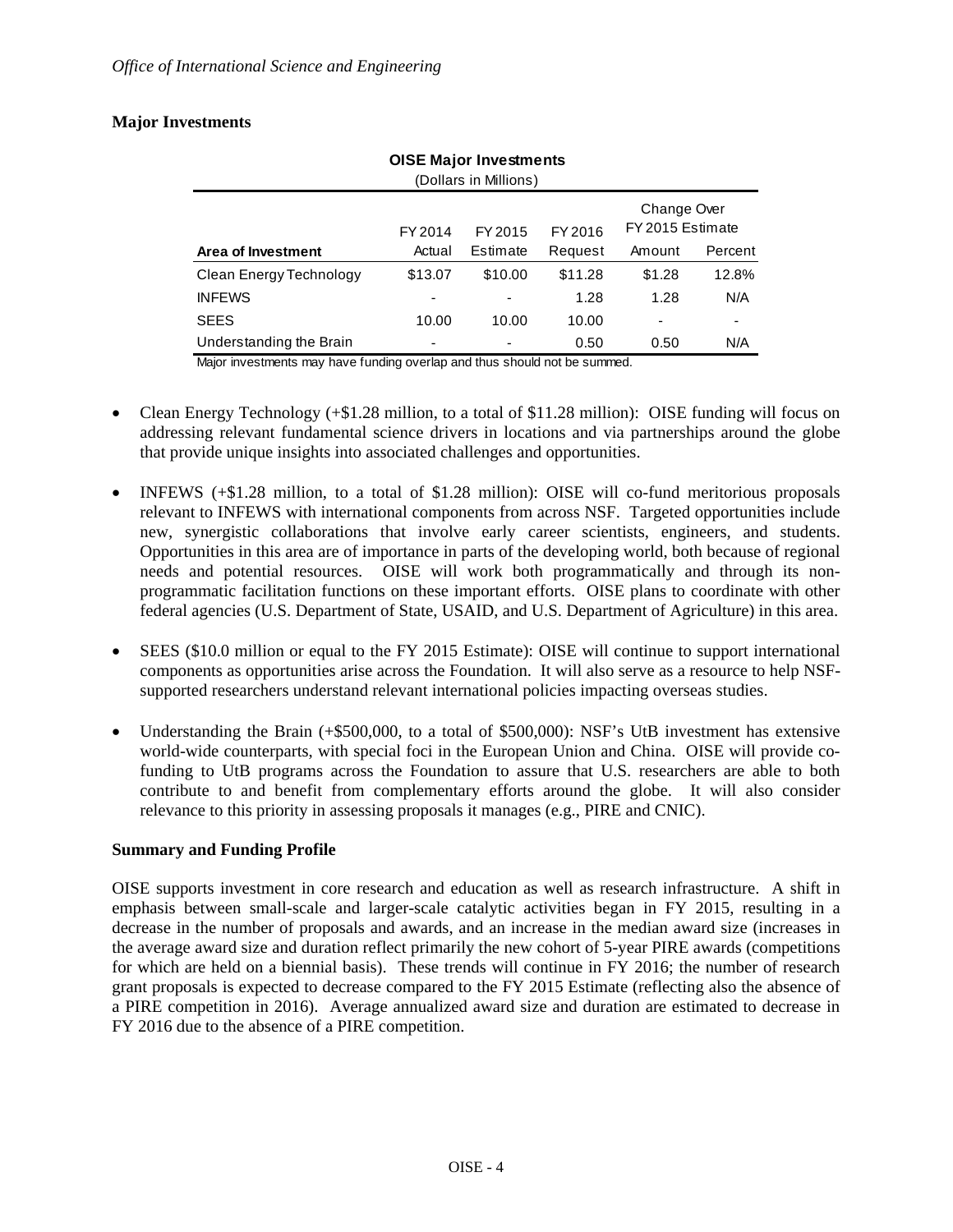| OISE Funding Profile                      |          |           |           |  |  |
|-------------------------------------------|----------|-----------|-----------|--|--|
|                                           | FY 2014  |           |           |  |  |
|                                           | Actual   | FY 2015   | FY 2016   |  |  |
|                                           | Estimate | Estimate  | Estimate  |  |  |
| <b>Statistics for Competitive Awards:</b> |          |           |           |  |  |
| Number of Proposals                       | 679      | 630       | 650       |  |  |
| Number of New Awards                      | 308      | 270       | 260       |  |  |
| <b>Funding Rate</b>                       | 45%      | 43%       | 40%       |  |  |
| <b>Statistics for Research Grants:</b>    |          |           |           |  |  |
| Number of Research Grant Proposals        | 454      | 390       | 250       |  |  |
| Number of Research Grants                 | 83       | 70        | 45        |  |  |
| <b>Funding Rate</b>                       | 18%      | 18%       | 18%       |  |  |
| Median Annualized Award Size              | \$60,266 | \$83,000  | \$80,000  |  |  |
| Average Annualized Award Size             | \$98,812 | \$280,000 | \$100,000 |  |  |
| Average Award Duration, in years          | 1.7      | 2.0       | 1.7       |  |  |

# **OISE Funding Profile**

#### **Program Monitoring and Evaluation**

External Program Evaluations and Studies:

- An evaluation of the Foundation-wide International Research Fellowship program (managed by OISE) was performed during FY 2012 to investigate the international experiences and the research, educational, and employment outcomes of FY 1992-FY 2010 fellowship awardees.<sup>2</sup> The report was delivered to OISE in FY 2013. The evaluation found that fellows made important and enduring connections with researchers in their host country and that their subsequent collaborations with researchers in foreign countries were more productive than those of their peers. IRFP awardees were as productive in research as their peers, were as likely to hold a faculty rank of assistant, associate, or full professor, and were as likely to be tenured. The evaluation found the program to be effective and recommended continuation. In FY 2015, the NSF-wide Fellowship Coordinating Committee began an internal assessment of the optimum structure for advancing the interests of the program; implementation is expected in FY 2016.
- An evaluation of the first 59 Partnerships for International Research and Education funded since inception in 2005 is currently being conducted. A comparison group is being selected from projects funded by programs for which international collaboration was not required (but may have been encouraged), using criteria such as award amount, duration, type of grant, year funded, and disciplinary focus. Principal investigators (PIs), co-PIs, postdoctoral and graduate student participants from each PIRE project and the matched comparison projects will be surveyed. The report is expected in December 2015.

Science and Technology Policy Institute (STPI) Report:

 In FY 2013, OISE initiated a STPI study to assess the effectiveness of the NSF overseas offices. A preliminary report was received in February 2014. The draft was generally supportive of the mission and value offered by all three offices. Final results from this study are expected during FY 2015. The preliminary report is guiding planning for the offices, including a move of the Europe office to Brussels, and enhancement of IT capabilities at all offices.

  $^2$  http://abtassociates.com/AbtAssociates/files/58/581035b4-c55a-40b9-bd09-98b23cb59321.pdf<br>OISE - 5